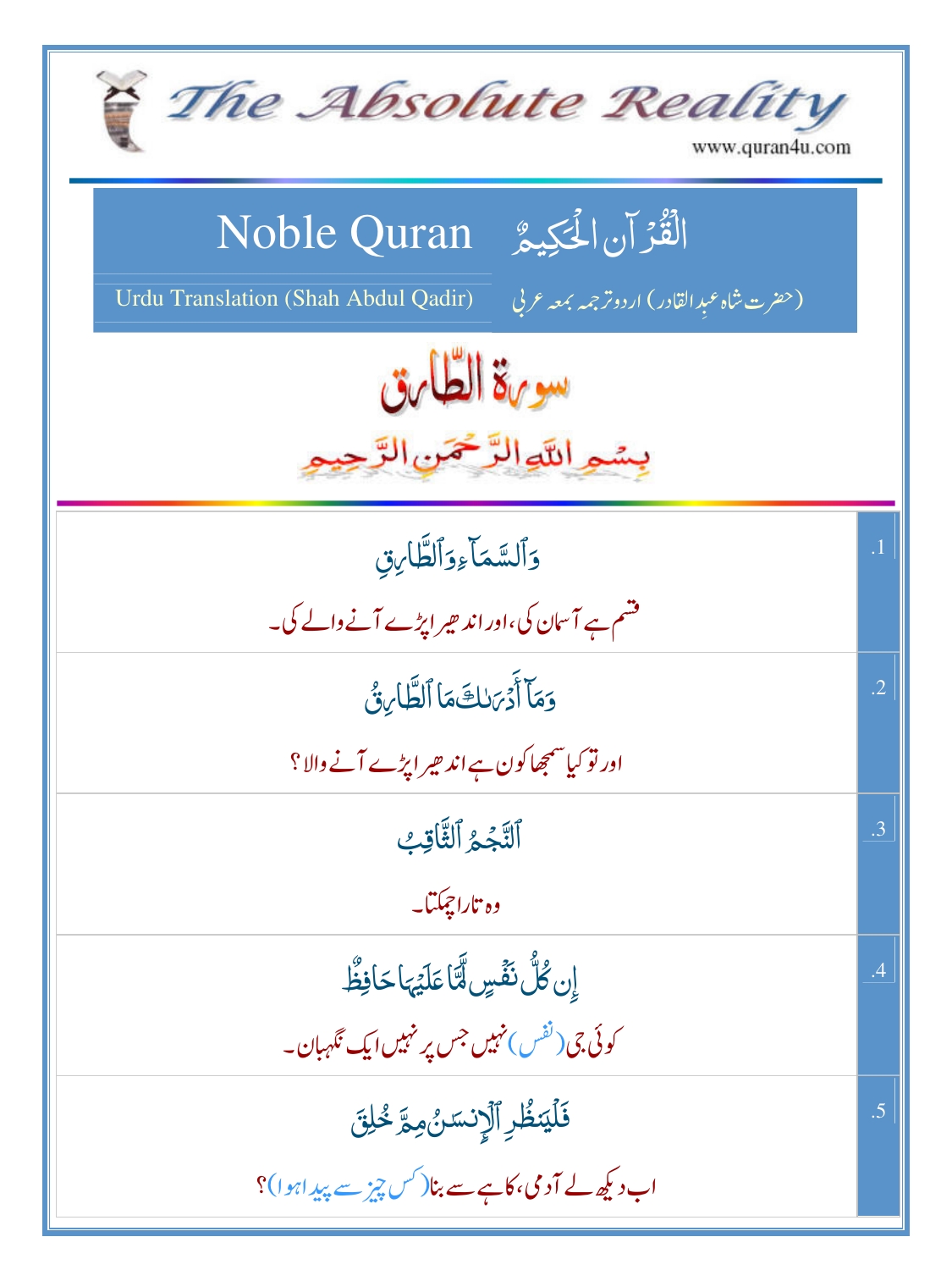| <u>ڴڸ</u> ۜ۬ؾٙ <i>ۄ</i> ڹ۩ؘۜٳۦٟڗٳڣؾؚ                               | .6             |
|--------------------------------------------------------------------|----------------|
| بنا(پیداہوا)ایک اچھلتے پانی سے،                                    |                |
| يَّذُرُ جُونِ بَيْنِ ٱلصُّلَبِ وَٱلتَّرَايِبِ                      | $\cdot$ 7      |
| جونکتاہے پیٹھ اور چھاتی کے نیچ سے۔                                 |                |
| ٳڐ <sub>ۜ</sub> ۠ۿڡؘڶ؆ڋڿڡؚٷ <mark>ڷڡٞ</mark> ٳڔ <i>؇۠</i>          | $\overline{8}$ |
| مېينک وه اس کو پ <u>ھير ( دوباره</u> )لاسکتاہے،                    |                |
| يَوۡمَتُبۡلَى ٱلسَّرَ آيِرُ                                        | .9             |
| جس دن جانجے جائیں بھید ،                                           |                |
| فَمَالَهُ مِن قُوَّقٍوَلَا نَاصِرٍ                                 | .10            |
| تو کچھ نہ ہو گااس کو زور، نہ کوئی مد د کرنے والا۔                  |                |
| وَٱلسَّمَاءِذَاتِ ٱلرَّجْع                                         | .11            |
| قشم ہے آسان <del>ج</del> کر مارنے ( لگا تار بارش بر سانے )والے کی، |                |
| وَٱلْأَيْهِضِ ذَاتِ ٱلصَّدِّعِ                                     | .12            |
| اور زمین دراڑ کھانے والے کی۔                                       |                |
| إِنَّهُ لَقَوْلٌ فَصَلَّ                                           | .13            |
| ىيەبات (كلام ال <mark>ىي) دوٹوك ہے،</mark>                         |                |
|                                                                    |                |